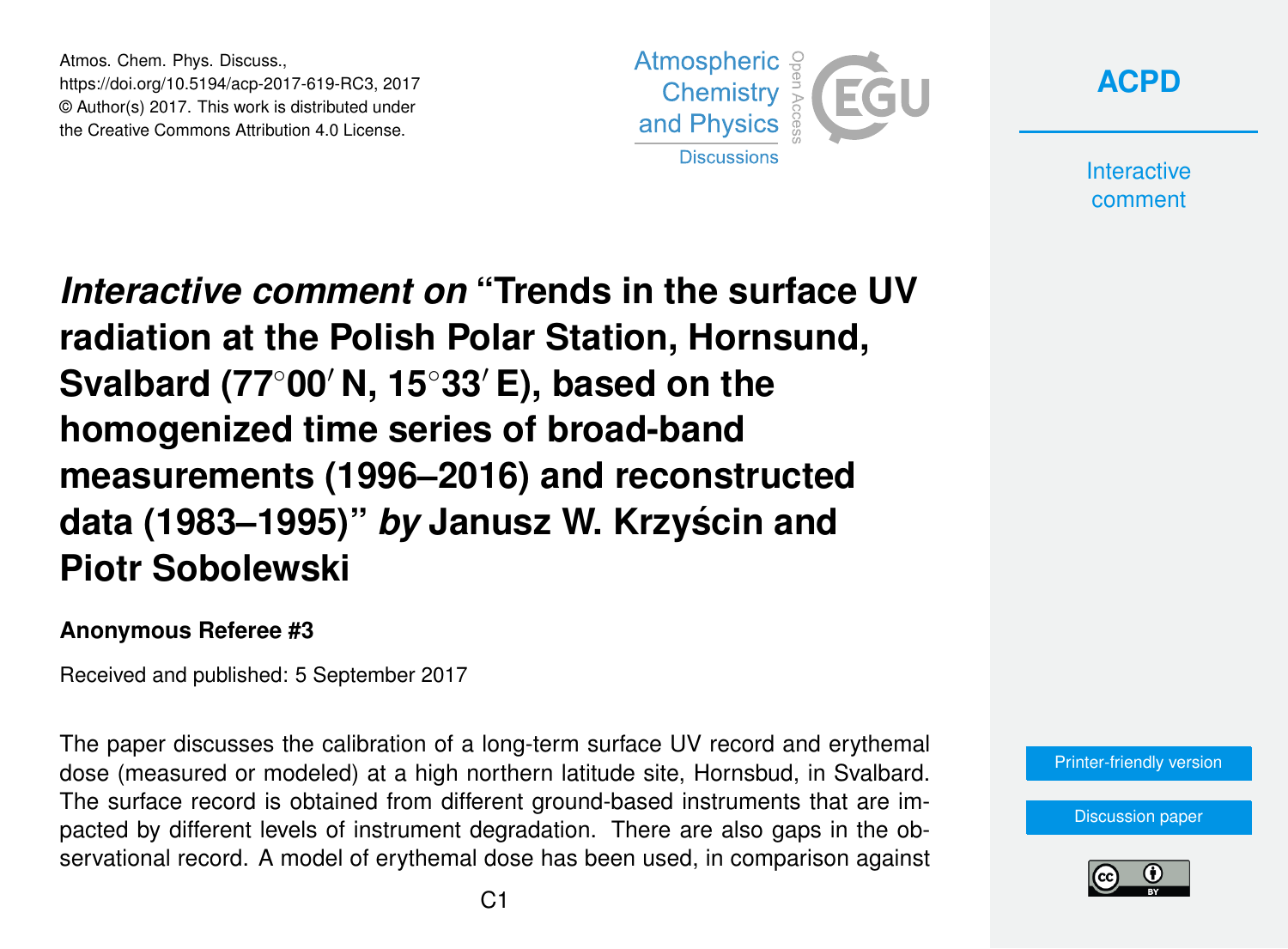measurements, to derive annual correction factors to bring the components of the instrumental record on to the same scale for long-term studies. Then, from the homogeneous long-term record, trend analysis of surface UV radiation is performed and linear regression analysis is utilized to attribute changes in long-term trends to physical features, such as clouds.

In general, I feel the paper could be strengthened by discussion of the uncertainties in the results. This might require additional calculations that address sensitivities in the derived results to assumptions in the corrections. Uncertainty bars would be very beneficial for the trend analysis discussion. The discussion of the approach to homogenize the observed data for  $\sim$  20 years from the high-latitude station is of benefit.

General comments on instrument correction/calibration:

Attempts to correct a long-term instrumental record for instrument artifacts is a valuable contribution given the sparsity of ground-based UV radiation and erythemal dose measurements, in particular in the Arctic, where high-latitude retrievals of these variables from satellite observations is challenging due to difficulty in separating bright surface from cloud effects. An annual correction factor (ACF), to correct periods of the instrumental record, such that ratios of modeled to measured erythemal daily dose are ∼ within  $+/-$  5% (at solar zenith angles  $\sim$  60 to 70 degrees for the time range 2004-2016.

I do not find in the discussion of the Annual Correction Factor, for the 5 year time period from 1996 to 2001, why the ACF value is so large and reaches a factor of 2.5 over five years. Is that a typical degree of instrument degradation for the Robertson-Berger UV meter? I also miss how sensitive the ACF value is to assumed AOD value of 0.16 and to assumption of no dependency on solar zenith angle. Additionally, please clarify what is the time period over which an assumed AOD of 0.16 is assumed: is it 1996- 2001 (p.3, l.30) or 2004-2014 (p.4, l.16). I think more discussion of this result and the implication of the degree to which the trend analysis of the long-term record will be subsequently affected by derived ACF factor is required because there is an obvious

## **[ACPD](https://www.atmos-chem-phys-discuss.net/)**

**Interactive** comment

[Printer-friendly version](https://www.atmos-chem-phys-discuss.net/acp-2017-619/acp-2017-619-RC3-print.pdf)

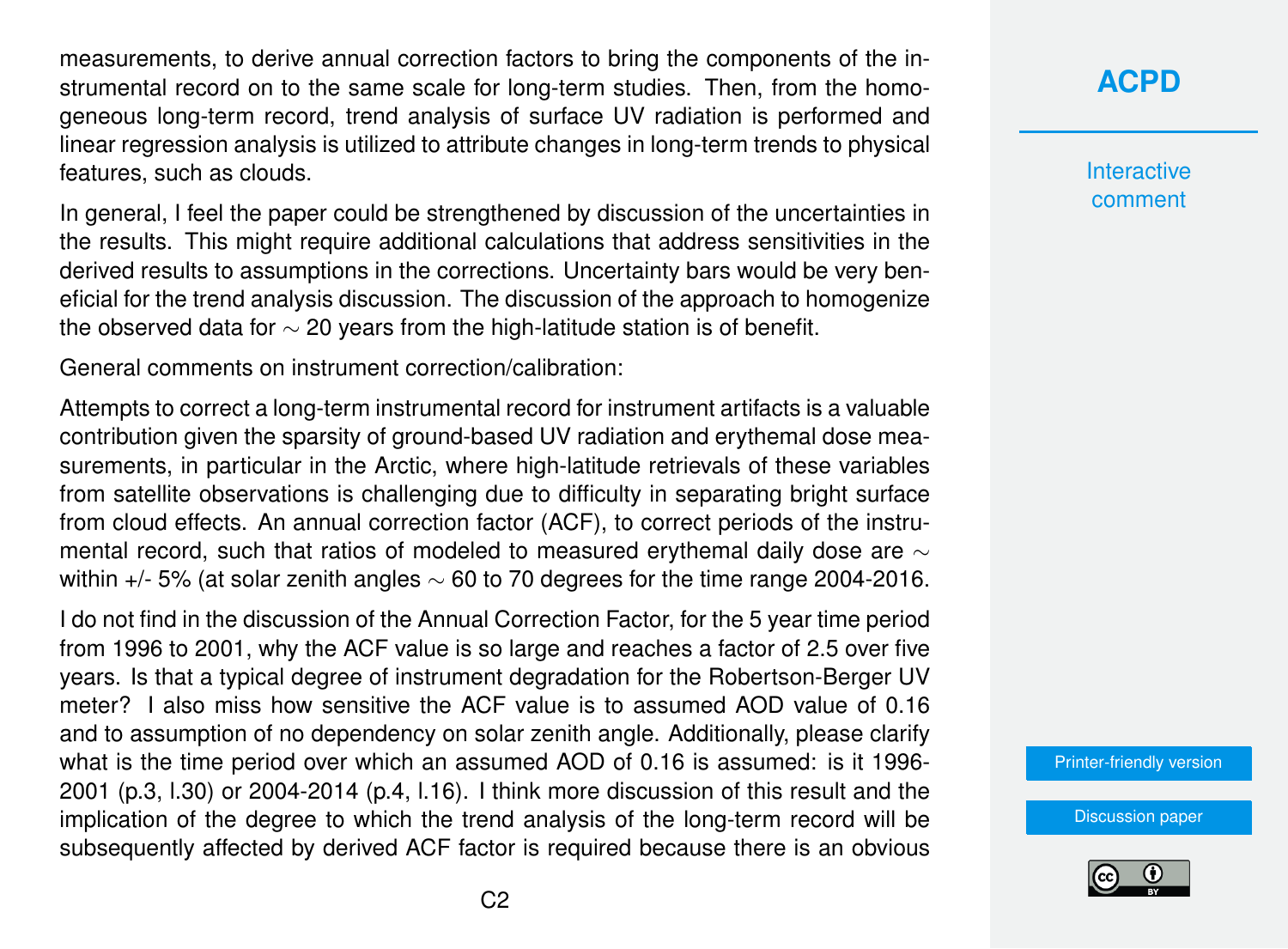"knee-bone" around 2006 in the erythemal dosage time series in Figures 4 and 5b. A sensitivity analysis to incremental changes in assumed AOD could be performed at the very least to provide some uncertainty around the ACF value.

I also do not find if (and how) uncertainty in the ACF is propagated into the coefficients derived from the linear regression analysis.

General comments on proxy model approach for daily erythemal dose: A proxy model is derived to extend modeled (using TUVS model) surface UV for clear sky between 20065 and 2008 to all sky conditions back to 1983. The proxy model is compared against measurement record in 1996-1999 (corrected by ACF) and 2009-2011 (where ACF = unity). The relationship between US and erythemal dose is a function of ozone column, surface albedo, aerosols and clouds. The TUVS model has the first three as inputs from satellite observations, a parameterized albedo model as a function of snow depth, and aerosol observations. An empirical factor, a function of sunshine duration, is applied to account for clouds. Clouds, due to their temporal and spatial variability, and changing optical properties as a function of low (predominantly water) and high (predominantly ice) altitude will be difficult to proxy model well.

I cannot understand how the sunshine duration, as a proxy of clouds, is found to be highly statistically significant, when this approach is found to explain only 45% of the cloud modification? What was the criteria that was used to select sun duration as the best regressor for clouds? A correlation coefficient of greater than 0.9 is reported when regressing modeled and measured erythemal doses (Fig 3). I do not find the sigma (uncertainty in the regression best fit line) reported. What uncertainty is assumed/applied for the observed daily erythemal dose in the regression? While standard linear regression does not allow for uncertainties in the regressor, a somewhat related approach called Orthogonal distance regression (ODR) does. I find that clarification and additional discussion about the uncertainty in the proxy model regression to derive the cloud modification factor is required. An assessment of the propagation of this uncertainty into trend analysis would be helpful. Perhaps an ODR approach could contribute

## **[ACPD](https://www.atmos-chem-phys-discuss.net/)**

**Interactive** comment

[Printer-friendly version](https://www.atmos-chem-phys-discuss.net/acp-2017-619/acp-2017-619-RC3-print.pdf)